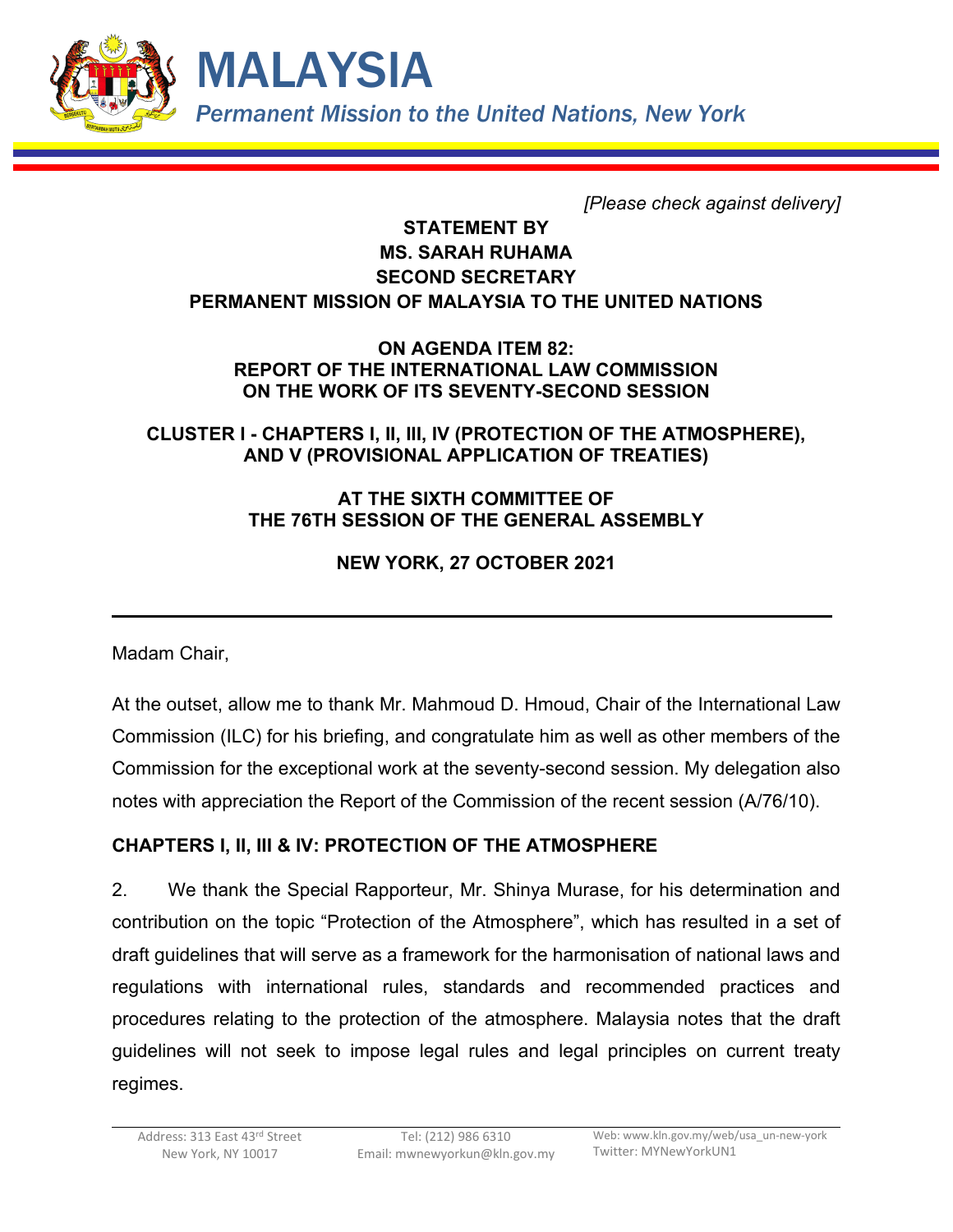3. Malaysia also appreciates the detailed and precise work that was undertaken by Mr. Murase in preparing the Sixth Report on the Protection of the Atmosphere dated 11 February 2020, which had largely taken into account the comments and observations by States and international organisations. Malaysia acknowledges the challenges, complexity and technicality of matters relating to the protection of atmosphere and the resulting contemporary practice on the same, particularly the different levels of development among Member States. In this regard, Malaysia hopes that the draft guidelines will take into consideration the proposals that were made by the Special Rapporteur in his Sixth Report.

4. Noting that the Sixth Committee has recommended for a resolution to be drafted in the current General Assembly session for purposes of taking note of the draft guidelines that will be annexed to the resolution, Malaysia has undertaken the necessary domestic consultation to review the revised version of the draft guidelines.

5. In general, Malaysia is supportive of the draft guidelines and the commentary that have been prepared. Overall, Malaysia views that the draft guidelines should work towards providing clear guiding principles and approaches for States to convene appropriate steps to protect the atmosphere. Nevertheless, Malaysia also views that an in-depth analysis in relation to the draft guidelines and its implementation could be explored further to ensure that it is workable for all Member States.

6. For Malaysia, there are still certain crucial observations that should be brought into perspective, particularly from the context of understanding the draft guidelines by the different Member States. In this regard, Malaysia wishes to highlight specifically on the fourth preambular paragraph of the draft guidelines, and draft guideline 11 on the issue of compliance.

#### Preambular Paragraph 4

7. Malaysia appreciates that the fourth preambular paragraph of the draft guidelines pays heed to the special situation and needs for developing countries. In utilising the atmosphere, Malaysia strongly believes that the participation of developing countries on equitable basis should not be marginalised in any way for lack of a proper economic standing and/or technical assistance. Nevertheless, Malaysia views that the limitations faced by developing countries should also be included in this paragraph, so as to reflect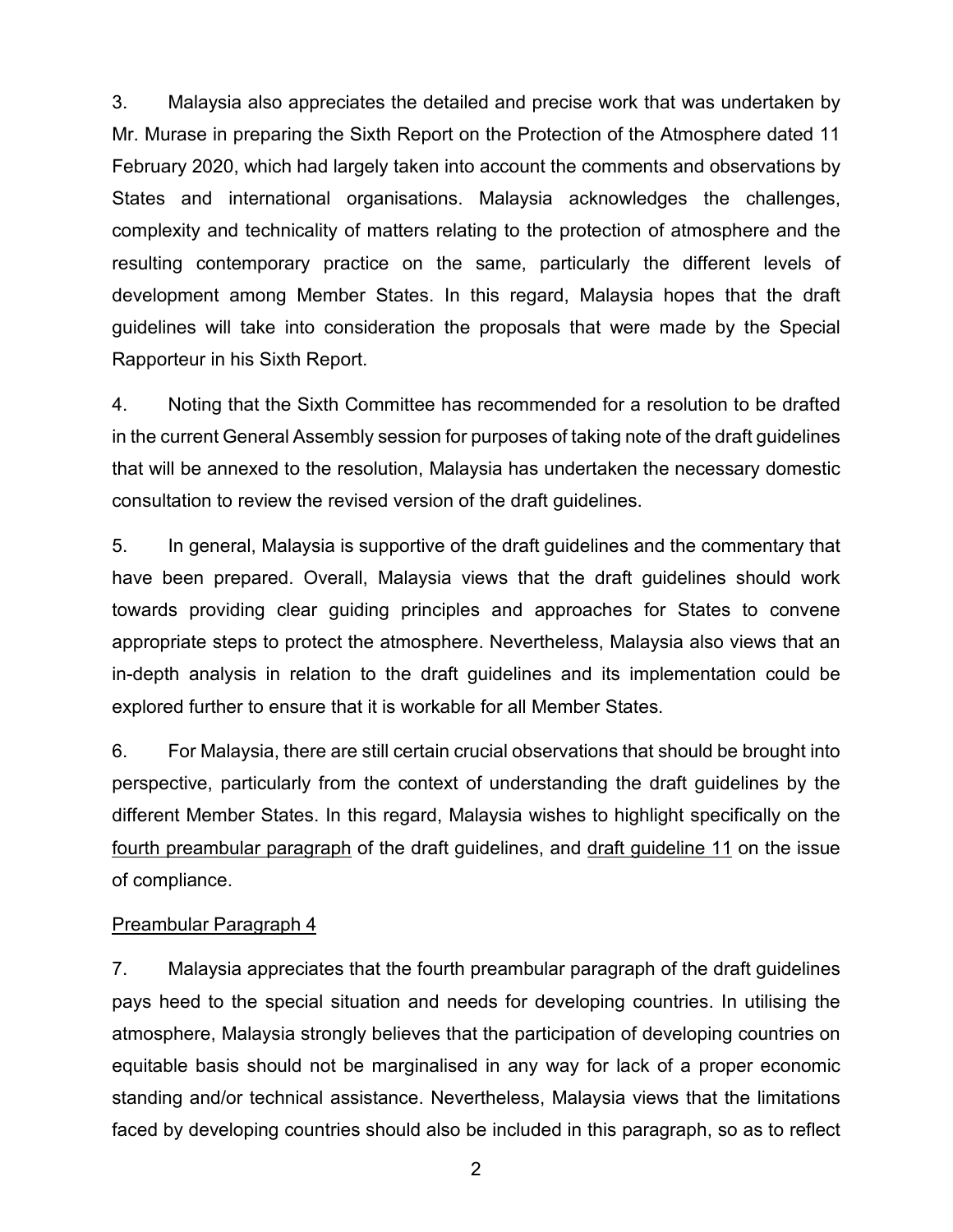the scarcity of resources, among others, in addressing the issue on protection of atmosphere.

### Draft Guideline 11

8. Secondly, Malaysia observes that compliance under draft guideline 11 refers to the compliance of the obligations under the relevant international law, as well as the forms of enforcement measures. Specifically on termination of rights and privileges under the relevant agreements as part of the enforcement procedures envisaged under this draft guideline, Malaysia is of the view that the said termination of rights and privileges will be subject to the respective provisions of the relevant agreement.

9. As a conclusion, Malaysia is still positively considering the draft guidelines as a whole. Nevertheless, we would appreciate if the concerns raised herein can be deliberated further, considering the technical nature of this subject matter.

Madam Chair,

## **CHAPTER V: PROVISIONAL APPLICATION OF TREATIES**

10. Turning to the topic of "Provisional application of treaties", Malaysia commends the effort of the Special Rapporteur for the submission of the Sixth Report on the subject, and the Commission upon the adoption, on second reading, the entire Guide to Provisional Application of Treaties, comprising 12 draft guidelines and a draft annex containing examples of provisions on provisional application of treaties, together with commentaries thereto.

11. Malaysia further notes that in accordance with article 23 of its statute, the Commission recommended to the General Assembly to take note of the Guide and to encourage its widest possible dissemination; to commend the Guide, and the commentaries thereto, to the attention of States and international organisations; and to request the Secretary-General to prepare a volume of the United Nations Legislative Series compiling the practice of States and international organisations in the provisional application of treaties, as furnished by the latter over the years, together with other materials relevant to the topic.

3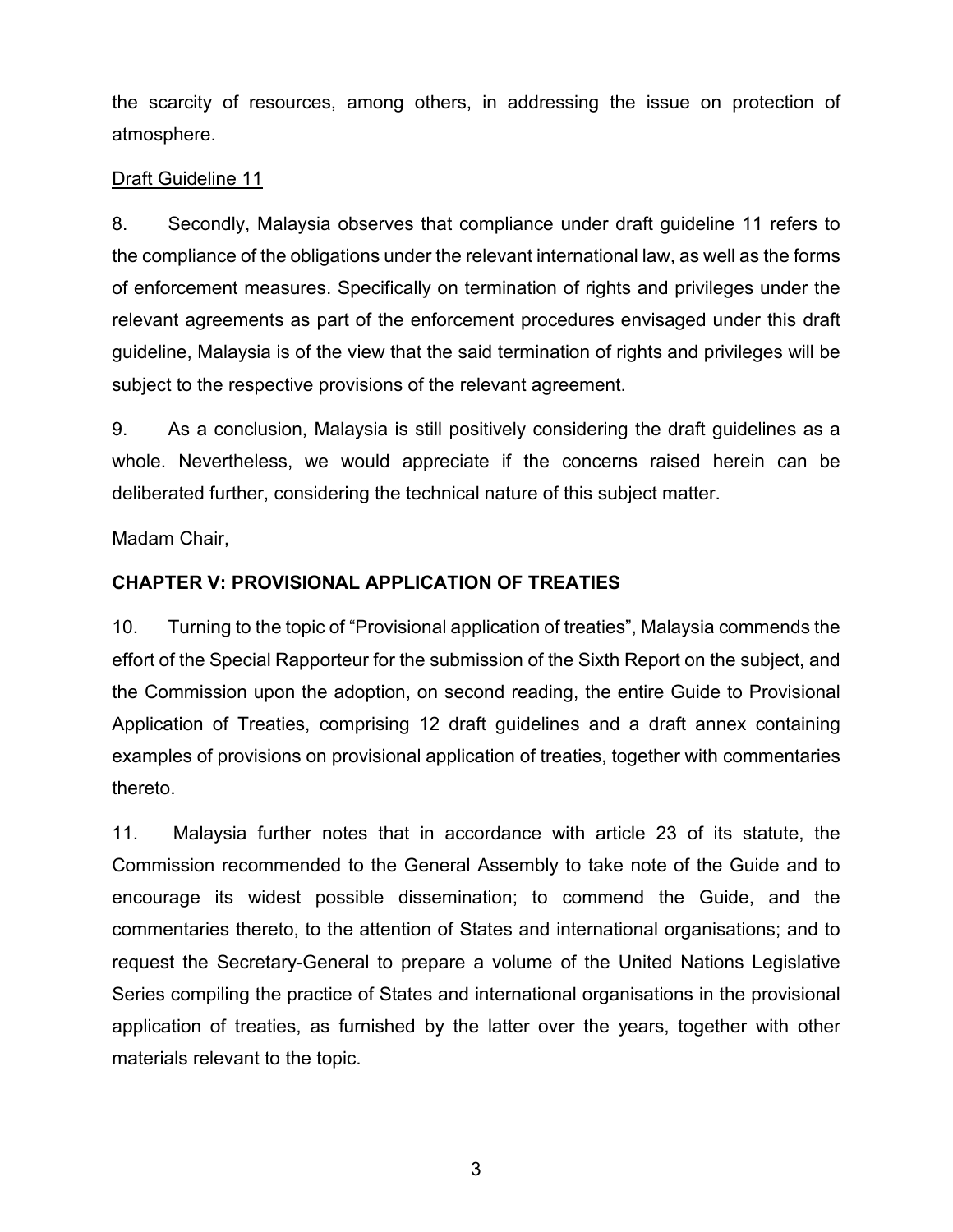12. It is noted that position and comments expressed by Malaysia and other States have been addressed by the Special Rapporteur and the Commission including the comments which Malaysia provided during the seventy-third session of the General Assembly in 2018. Malaysia recognises the importance of the Guide as a non-binding instrument in clarifying existing rules of international law in the light of contemporary practice regarding provisional application of treaties.

13. Nevertheless, as provided in the General commentary to the Guide, Malaysia wishes to underscore the voluntary basis of the provisional application of treaties in which States and international organisations shall have the freedom and option to choose either to resort to such mechanism or not. In this regard, Malaysia reiterates its view that there should be a manifestation of an unequivocal consent and explicit commitment made by States and international organisations to apply the treaty provisionally and thereby agree to be bound by such provisional application.

14. Additionally, the provisional application of treaties may also be subject to limitations deriving from the internal laws of States and rules of international organisations. Thus, Malaysia reiterates its view that a State and international organisation must ensure that the manifestation of its consent to apply a treaty provisionally is compatible with its internal laws or rules.

15. In this regard, as submitted previously, Malaysia's domestic law does not provide for any express provision that prohibits or allows for the provisional application of treaties. Nevertheless, in preparation of ratifying or acceding to any treaty, Malaysia as a dualist State will ensure that its domestic laws are in place to be in line with the requirements under the international law. This is to ensure that Malaysia will be able to fulfil its obligations made under the treaty and devoid from any breach of international legal principles. Thus, Malaysia has been very conscientious in ensuring obligations in the treaty are carried out accordingly once Malaysia ratifies a treaty, by ensuring domestic legal framework to be in place before the treaty is binding upon Malaysia.

16. Considering the above, Malaysia unequivocally agrees with the General commentary of the Guide indicating that the Guide does not create any presumption in favour of the provisional application of treaties and is neither a substitute for securing

4